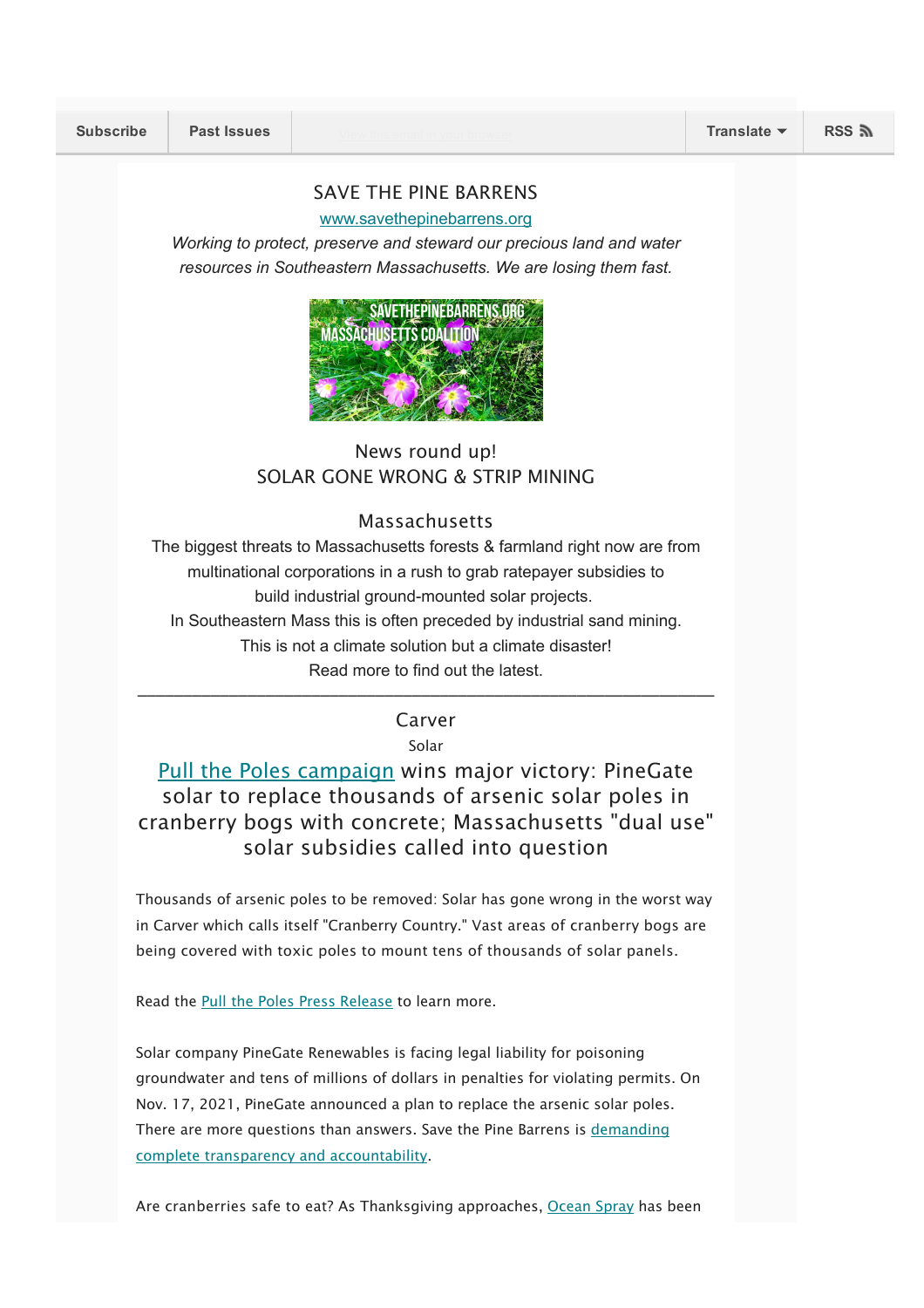asked to confirm reports the company is rejecting berries harvested from the bogs with toxic poles.

State subsidy program gone wrong: The state [Department](https://www.mass.gov/solar-massachusetts-renewable-target-smart) of Energy Resources is directing public subsidies to these projects under the state's "SMART" solar program. DOER is taking a hands-off approach to the issue of arsenic in cranberries and drinking water. Take action and sign our call for a [Massachusetts](https://actionnetwork.org/petitions/solar-energy-moratorium-petition) [moratorium](https://actionnetwork.org/petitions/solar-energy-moratorium-petition) on ratepayer and taxpayer subsidies for ground-mounted solar projects that destroy forests, farmlands, and communities.

The Carver Conservation Commission issued a [stop-work](https://www.wickedlocal.com/story/carver-reporter/2021/10/08/conservation-commission-reach-out-experts-use-treated-wood/6056687001/) order on Oct. 8, 2021. Carver [Conservation](https://www.carverma.gov/conservation-commission) Commission held a meeting on Wed. Nov. 17 and PineGate presented information. The Commission [announced](https://www.youtube.com/watch?v=DZjBmZ1saPo&list=PLDPhmu8GbbLJxRiw3Mjft05n_-C6fRqZ1&index=1) they were lifting the enforcement order and would allow PineGate to proceed with work without a new permit modification and with no public hearing as required by the Town Bylaw and state Wetlands Protection Act.

On Wed. Nov. 17, 2021, Pull the Poles held an Information Session with presentations by Dr. Maggie Vantangoli Policelli on arsenic leaching from wood, resident Nicole Thomas, and attorney Meg Sheehan of Save the Pine Barrens. A recording of this event will be available on Save the Pine Barrens' YouTube channel in the "Carver Toxic Solar Poles [playlist"](https://www.youtube.com/playlist?list=PLDPhmu8GbbLKbZBssCAlga3riMsG9F7_b) by the evening of November 19th.



Media coverage: Upset [neighbors](https://www.wickedlocal.com/story/carver-reporter/2021/10/06/carver-solar-projects-pine-gate-renewables-raise-questions/6016934001/) seek answers over Carver Solar project

–––––––––––––––––––––––––––––––––––––––––––––––––––––––––––––––

ACT [NOW:](https://savethepinebarrens.org/carver-ma-150-mw-lithium-ion-battery-storage-facility-proposed-for-residential-neighborhood/?preview_id=2070&preview_nonce=613328450a&preview=true) Massive battery storage facility [proposed](https://cranberrypointenergystorage.com/) for residential area in Carver

This is a BIG deal. The state siting board [agency](https://www.mass.gov/orgs/energy-facilities-siting-board) is in the process of holding an "Adjudication" on this project since it is so big and has so many issues and dangers. Comments are due November 27, 2021. The last project proposed like this was on Nantucket. The residents rejected it.

Why is Carver a sacrifice zone for the energy industry and home to so many massive projects?

–––––––––––––––––––––––––––––––––––––––––––––––––––––––––––––––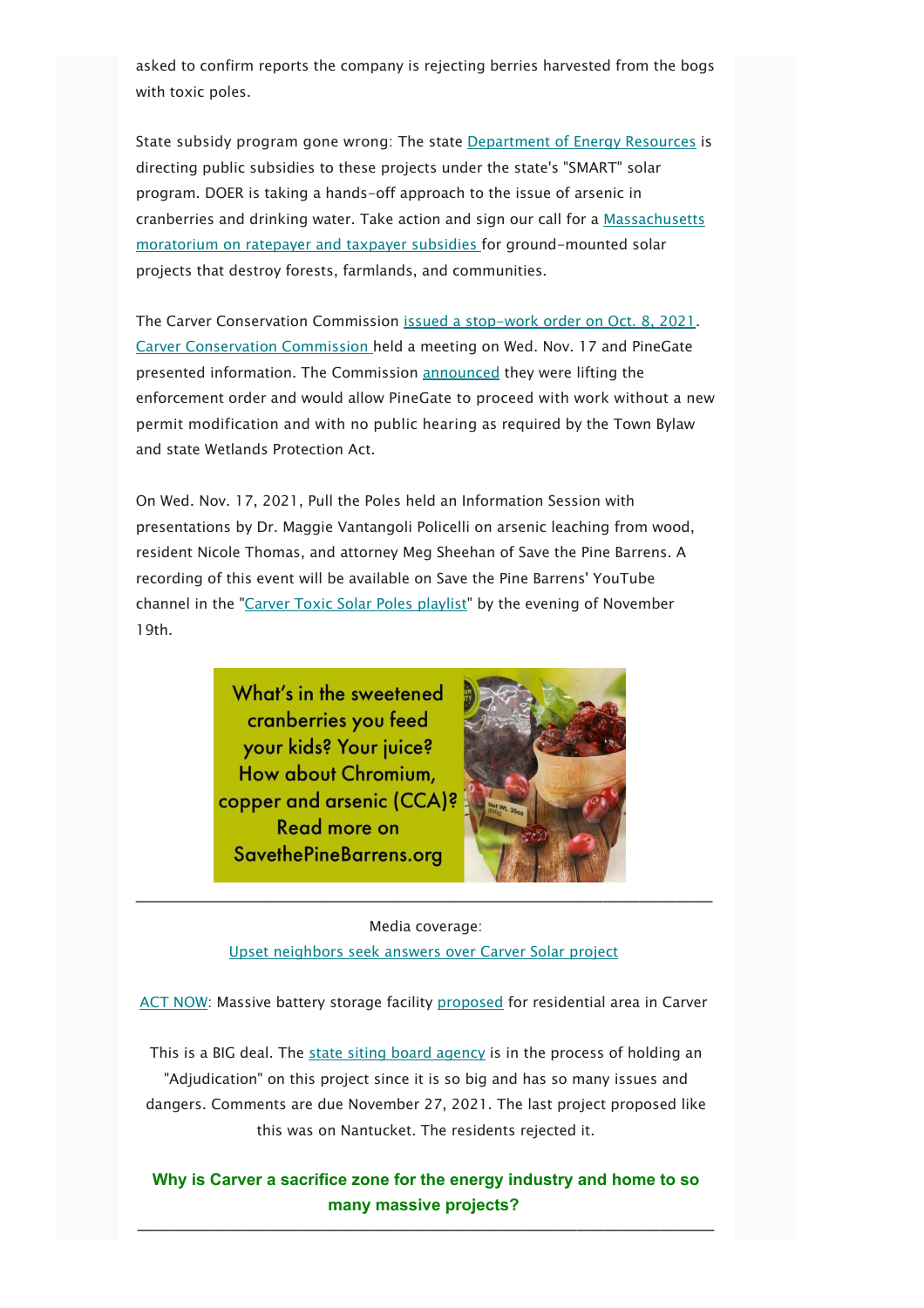### Earth Removal:

### Wareham

#### Strip mining

Nearly unanimous vote YES on citizen petition at Fall Town Meeting urges Board of Selectmen to address [unregulated](https://wareham.theweektoday.com/article/earth-removal-petition-article-explained/55277) earth removal that has gone on for decades, depriving the town of revenue and destroying the [environment.](https://wareham.theweektoday.com/article/earth-removal-petition-article-explained/55277)

#### Solar

1,400 acres of ground-mounted solar in the pipeline Historic Fearing Hill, wetlands & homes threatened by 44-acre clear-cut of ancient Pine Barrens forest

New [comments](https://docs.google.com/document/d/1tQXCqe4wG8PMxK7iZ-Jz-xyJgl2nUnPJ/edit?usp=sharing&ouid=107906611680612350240&rtpof=true&sd=true) address historic and site clearing permit requirements for the Fearing Hill solar [project.](https://savethepinebarrens.org/campaigns-in-wareham/wareham-fearing-hill/)

Legal action is pending against the Borrego Solar and AD [Makepeace](https://www.youtube.com/watch?v=qIW3fhOiOVE&list=PLDPhmu8GbbLLiDpG85ZwNtWzLcjDP6o-0&index=3) 70-acre strip mining and solar [project](https://www.youtube.com/watch?v=qIW3fhOiOVE&list=PLDPhmu8GbbLLiDpG85ZwNtWzLcjDP6o-0&index=3) on Tihonet Pond.

### Video: [Wareham,](https://www.youtube.com/watch?v=byeYBXnpZFM&list=PLDPhmu8GbbLK3tK1wIDipwKTye-ctA9In&index=1&t=28s) What Have We Done

# Barnstable (Cape Cod) Wakeby Road solar developer threatens town with legal action again!

The Town of Barnstable was forced to propose new amendments to their solar ordinance that will include solar development at a 21-acre, residentially zoned, privately-owned site at 810 Wakeby Road. Two years ago, Barnstable's planning board voted against this project due to not wanting solar development in a residential area; however, TJA Clean Energy, the project's developer, filed a lawsuit against the town in April. The property lies within a Zone II Watershed Protection District. Eversource will procure the finished power project and use the carcinogenic herbicide Glyphosate to control vegetation. The spraying of this toxic chemical will occur within 75 feet of homes.

## $\mathcal{L}_\text{max} = \mathcal{L}_\text{max} = \mathcal{L}_\text{max} = \mathcal{L}_\text{max} = \mathcal{L}_\text{max} = \mathcal{L}_\text{max} = \mathcal{L}_\text{max} = \mathcal{L}_\text{max} = \mathcal{L}_\text{max} = \mathcal{L}_\text{max} = \mathcal{L}_\text{max} = \mathcal{L}_\text{max} = \mathcal{L}_\text{max} = \mathcal{L}_\text{max} = \mathcal{L}_\text{max} = \mathcal{L}_\text{max} = \mathcal{L}_\text{max} = \mathcal{L}_\text{max} = \mathcal{$ **Norton**

A [le](https://www.thesunchronicle.com/news/local_news/reduced-solar-project-in-norton-still-draws-heat/article_f946d523-5d53-5aac-aa9a-5cf517af1abb.html)gal [fight](https://www.thesunchronicle.com/news/local_news/reduced-solar-project-in-norton-still-draws-heat/article_f946d523-5d53-5aac-aa9a-5cf517af1abb.html) continues in Norton where 10,000 solar panels and lithium-ion batteries on about 40 acres of farmland in wetlands and an "Area of Critical Environmental Concern" threatens the sole source aquifer.

# ––––––––––––––––––––––––––––––––––––––––––––––––––––––––––––––– Northfield

A [Northfield](https://www.recorder.com/Appeal-filed-against-board-s-approval-of-large-scale-solar-project-in-Northfield-42378401) resident and abutter to a 126 acre Blue Wave solar project on prime farmland joined with RESTORE: The Northwoods in a lawsuit to stop the project.

# ––––––––––––––––––––––––––––––––––––––––––––––––––––––––––––––– Northhampton

Northampton farmer's agency opposes using farmland for solar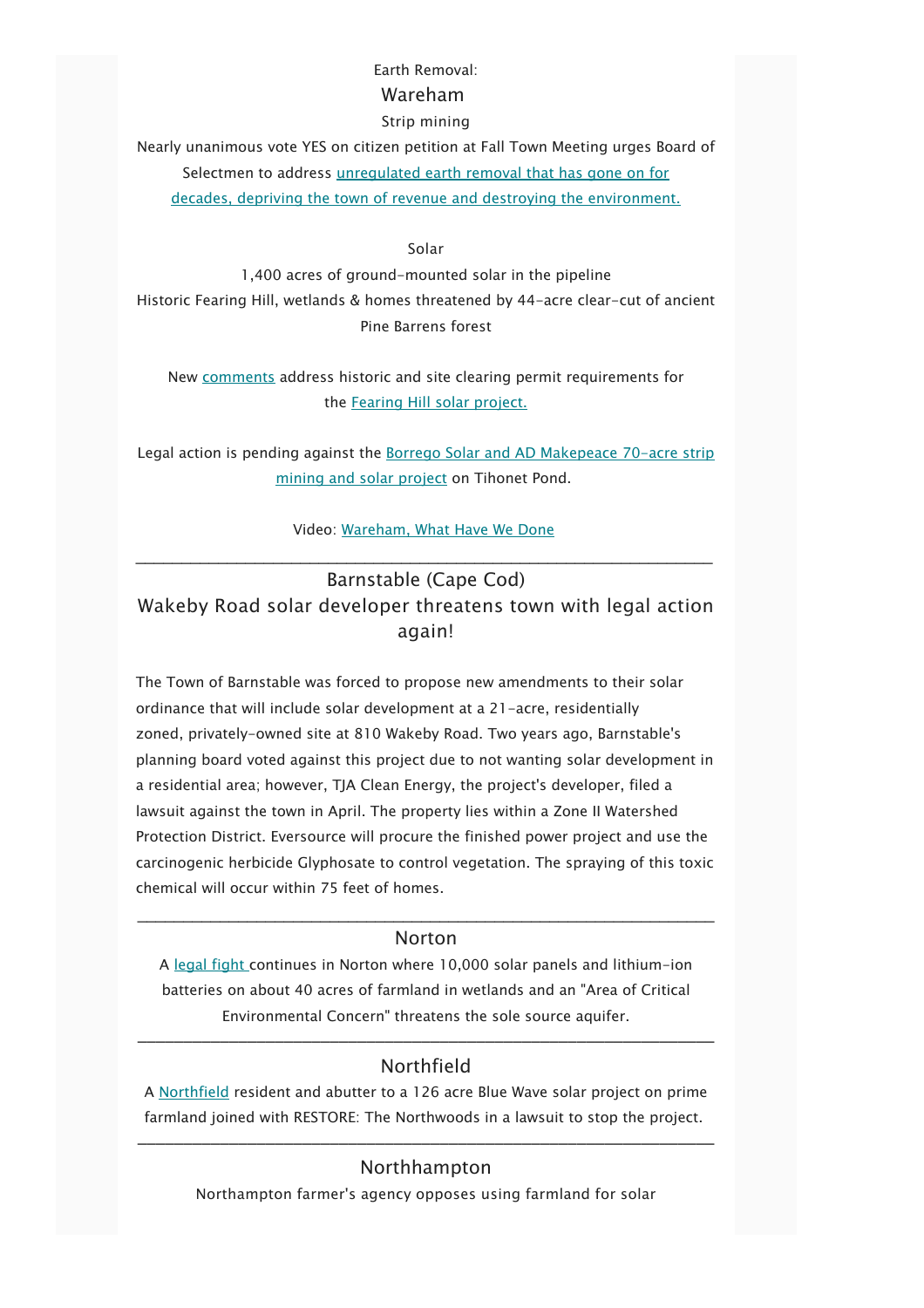# The [Northampton](https://drive.google.com/file/d/1RsXhYZu-Rr4iWecfBhaMc5rSRyzUNw1m/view?usp=sharing) Agricultural Commission issued a statement opposing dual-use solar on prime [agricultural](https://drive.google.com/file/d/1RsXhYZu-Rr4iWecfBhaMc5rSRyzUNw1m/view?usp=sharing) lands:

"Solar arrays on agricultural fields greatly limit farmers ability to use standard planting and harvesting equipment. Agricultural fields developed with solar panels receive half the sunlight as undeveloped fields and have far lower yields."

# ––––––––––––––––––––––––––––––––––––––––––––––––––––––––––––––– Amherst, Pelham & Shutesbury

Canadian corporation AMP Energy & Cowls Lumber, a large landowner [team](https://apnews.com/article/ontario-massachusetts-cc36740f4de81f651b84d9a838582f30) up on solar [projects:](https://apnews.com/article/ontario-massachusetts-cc36740f4de81f651b84d9a838582f30)

Seven ground-mounted solar projects threaten forests, wetlands

Amherst: 45 acres of wooded hillside with several impacts to a [wetlands](https://www.amherstbulletin.com/Amherst-solar-project-proposed-near-Shutesbury-town-line-43444280) buffer [zone.](https://www.amherstbulletin.com/Amherst-solar-project-proposed-near-Shutesbury-town-line-43444280)

# ––––––––––––––––––––––––––––––––––––––––––––––––––––––––––––––– New Hampshire

Hinsdale

NextEra Energy presents its plan for a [250-acre](https://www.reformer.com/local-news/hinsdale-solar-project-would-be-largest-in-state/article_d948adce-30de-11ec-ad5c-e707b4d23e45.html) solar project sited in between streams and wetlands that will segment vital ecosystems. If approved, this project would be the largest solar site in New Hampshire.

## ––––––––––––––––––––––––––––––––––––––––––––––––––––––––––––––– Maine

Although solar panels are multiplying, Maine towns start to halt their [construction](https://www.mainepublic.org/environment-and-outdoors/2021-11-01/although-solar-panels-are-multiplying-maine-towns-start-to-halt-their-construction?utm_source=Energy News Network daily email digests&utm_campaign=d0e11eda79-EMAIL_CAMPAIGN_2020_05_11_11_42_COPY_01&utm_medium=email&utm_term=0_724b1f01f5-d0e11eda79-89265411): Some Maine communities are halting large solar projects over concerns including the decommissioning and impacts on land. "Because solar panels often change ownership several times during their lifetime, Dixmont officials said [they](https://bangordailynews.com/2021/09/22/news/bangor/dixmont-considers-temporary-ban-on-solar-arrays/) were worried about the owner of the land left having to foot the bill for decommissioning them and not having the means to do so. In that case, they feared the town could be left with the bill."

## ––––––––––––––––––––––––––––––––––––––––––––––––––––––––––––––– **NATIONALLY**

#### New York

1,030 acres of forests and farmlands are at risk of destruction by groundmounted solar arrays in Alfred, New York. What to know about the solar [project](https://www.eveningtribune.com/story/business/2021/11/01/alfred-solar-project-what-to-know-taxes-wildlife-environment/6191448001/?utm_source=Energy News Network daily email digests&utm_campaign=d0e11eda79-EMAIL_CAMPAIGN_2020_05_11_11_42_COPY_01&utm_medium=email&utm_term=0_724b1f01f5-d0e11eda79-89265411) [proposed](https://www.eveningtribune.com/story/business/2021/11/01/alfred-solar-project-what-to-know-taxes-wildlife-environment/6191448001/?utm_source=Energy News Network daily email digests&utm_campaign=d0e11eda79-EMAIL_CAMPAIGN_2020_05_11_11_42_COPY_01&utm_medium=email&utm_term=0_724b1f01f5-d0e11eda79-89265411) in Alfred

## ––––––––––––––––––––––––––––––––––––––––––––––––––––––––––––––– Mojave Desert:

Is this really green? The fight over solar farms in the [Mojave](https://www.msn.com/en-us/weather/topstories/is-this-really-green-the-fight-over-solar-farms-in-the-mojave-desert/ar-AAQgzTn) Desert: Proposed solar projects in the Mojave Desert would cause irreparable damage to the fragile desert ecosystem. "More than 100,000 yucca and other plants will be destroyed during construction of Yellow Pine. This year, scientists relocated more than 100 federally protected desert tortoises from the site in preparation for construction, but about 30 of those have died, possibly eaten by badgers."